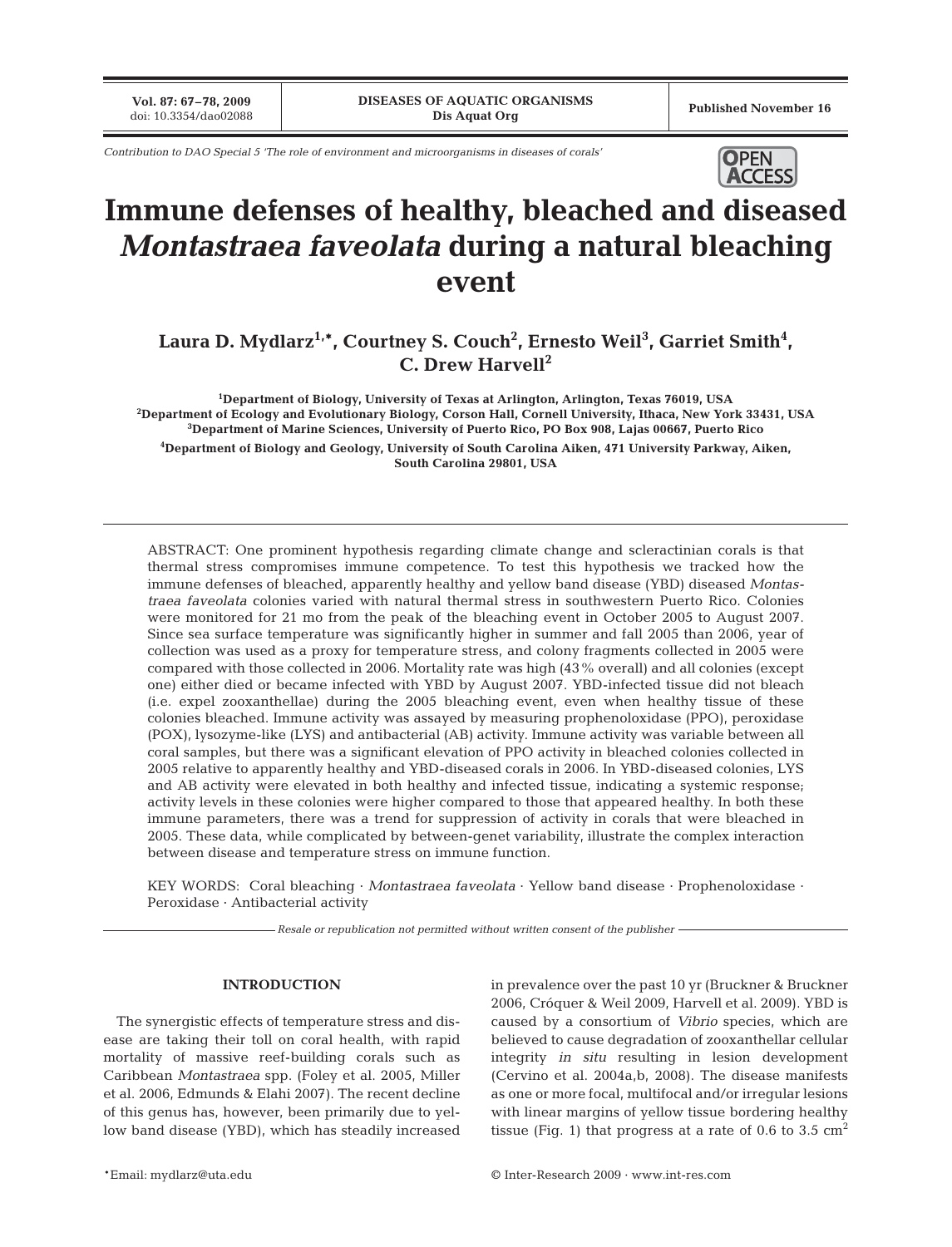

Fig. 1. *Montastraea faveolata*. Sampled *M. faveolata* colonies with yellow band disease (YBD). (A) Large colony with multiple YBD lesions. (B) Bleached colony with YBD. Note bleached tissue adjacent to YBD-infected tissue with substantial dead tissue

mo–1 (Cervino et al. 2001, 2004b, Bruckner & Bruckner 2006). Accelerated tissue loss and increased YBD prevalence have also been documented concurrent with elevated sea surface temperatures during summer months (Cervino et al. 2001, 2004b, Harvell et al. 2009). During the summer of 2005, sea surface temperatures rose 1°C above the maximum monthly mean for a continuous 14 wk period in several locations in the Caribbean (NOAA Coral Reef Watch 2007). Average sea surface temperatures from June to October 2005 were significantly higher than preceding years and the following June through October 2006 average (Clark et al. 2009). This resulted in widespread bleaching and mortality across the Caribbean with the epicenter in the US Virgin Islands and Puerto Rico, with some inshore reefs experiencing 90% bleaching (Oxenford et al. 2007). Furthermore, this event appeared to trigger outbreaks of white plague, white pox and YBD in the months that followed (Miller et al. 2006, Muller et al. 2008). However, the mechanisms by which temperature facilitates the spread of diseases, including YBD, and influences factors involved in coral resistance to diseases remain cryptic.

Corals respond to infection with a suite of innate immune defenses that are both cellular and humoral in nature. Several of these immune mechanisms have been well studied in the sea fan *Gorgonia ventalina* and other gorgonians (i.e. Meszaros & Bigger 1999, Olano & Bigger 2000, Petes et al. 2003, Mullen et al. 2004, Dishaw et al. 2005, Ellner et al. 2007, Douglas et al. 2007, Mydlarz & Harvell 2007, Couch et al. 2008, Mydlarz et al. 2008) as well as scleractinian corals (i.e. Koh 1997, Miller et al. 2007, Gochfeld & Aeby 2008, Kvennefors et al. 2008, Palmer et al. 2008, 2009). Recently, gene expression studies using complementary DNA (cDNA) microarrays have identified genes involved in stress pathways, namely temperature stress, in several scleractinian coral species (Edge et al. 2005, 2008, Desalvo et al. 2008, Schwartz et al. 2008). These molecular studies, combined with protein biomarker and cellular diagnostics to identify biochemical and cellular responses typically involved in stress and xenobiotic responses in corals (Downs et al. 2000, 2002, 2005, Ramos & García 2007), have greatly advanced our understanding of coral stress responses. Since innate immunity and general stress pathways are likely intertwined, these studies have set the stage for further studies examining immune function during environmental stress (Mydlarz et al. 2008, Weis 2008).

Invertebrate innate immunity comprises several key cellular and protein components that play important roles in disease resistance. Prophenoloxidase (PPO) is an integral part of invertebrate immunity and is responsible for the production of melanin (Söderhäll et al. 1996, Söderhäll & Cerenius 1998). The PPO pathway is also involved in wound healing, parasite and pathogen resistance and general coordination of immune responses (Nappi & Christensen 2005, Mydlarz et al. 2006). PPO is the precursor to the active protein phenoloxidase, which is activated by release of proteases during the initial infection. Elevated PPO activity has been observed in fungus infected tissue of the sea fan *Gorgonia ventalina* (Mydlarz et al. 2008) as well as in abnormally pigmented tissue of the scleractinian coral *Acropora millepora* (Palmer et al. 2008). The super-family of peroxidase (POX) enzymes contains many isoforms that are in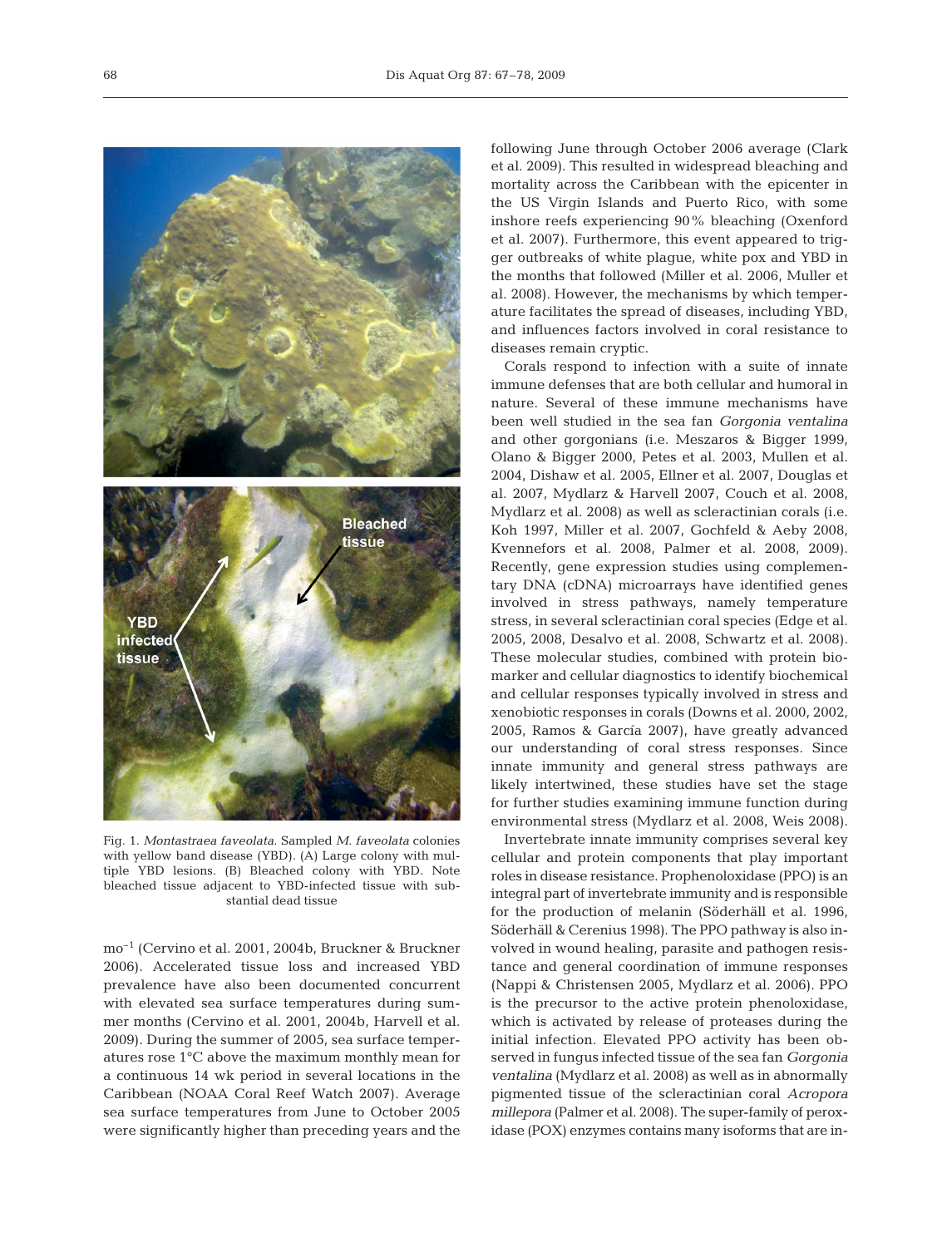volved in a variety of defense-related roles and oxygen scavenging (Hawkridge et al. 2000, Galloway & Depledge 2001). In gorgonians, POX activity was detected in amoebocytes undergoing phagocytosis (Olano & Bigger 2000) and was elevated in the initial host– pathogen responses in the sea fan coral (Mydlarz & Harvell 2007). Another important aspect of innate immunity includes antibacterial proteins and peptides. Bacteriolytic or lysozyme-like (LYS) activity facilitated by a small lysozyme-like protein is commonly grouped with antibacterial peptides due to its small size and its ability to hydrolyze the β-1,4 glycosidic bond of peptidoglycans in bacterial cell walls (Bachali et al. 2002). LYS activity is an important antibacterial defense of several marine invertebrates, such as molluscs, crustaceans and echinoderms (Ordas et al. 2000, Bachali et al. 2002, Nappi & Christensen 2005, Monari et al. 2007), and has recently been documented in sea fans (Couch et al. 2008). In addition, corals also produce bactericidal compounds and small peptides, which inhibit bacterial growth to a variety of pathogenic and non-pathogenic bacteria *in vitro* (Kim 1994, Koh 1997, Geffen & Rosenberg 2005, Gochfeld & Aeby 2008).

The role of temperature on host immunocompetence can be highly variable across species (Mydlarz et al. 2006) and has been shown to both stimulate and suppress elements of the innate immune system. For example, a heightened state of immunity as measured by increased circulating immune cells was observed in insects (Thomas & Blanford 2003), crustaceans (Truscott & White 1990, Cheng & Chen 2001) and sea fan corals (Mydlarz et al. 2008) exposed to elevated temperatures. Elevated temperature has also been shown to increase phagocytic activity in sea cucumbers (Wang et al. 2008) and LYS activity in clam haemocytes (Monari et al. 2007). In contrast, suppressed PPO activity was detected in temperature-stressed brown shrimp (Vargas-Albores et al. 1998). The effects of temperature stress on immunity are especially confounded in corals that harbor photosynthetic symbionts and as such are susceptible to the damaging effects of photosynthetically produced reactive oxygen (Lesser 1996, 1997, 2006, Tchernov et al. 2004, Weis 2008). This is further complicated by the fact that reactive oxygen is also a necessary immune defense and acts as a direct antimicrobial in phagocytosis and mediates several signaling cascades, such as PPO and programmed cell death (Nappi & Christensen 2005, Lesser 2006). Therefore, the potential for chloroplast- and mitochondrialderived reactive oxygen to disrupt coral immune pathways is high, but not yet characterized. Due to the positive correlation between coral disease and thermal stress (Miller et al. 2006, Bruno et al. 2007, Harvell et al. 2009), we hypothesize that temperature stress results in an immune compromised state.

In the present study, we employed several innate immune assays commonly used in marine invertebrates to determine the immune function of bleached, apparently healthy (no visible signs of bleaching or disease) and YBD-diseased *Montastraea faveolata* colonies. Owing to the significant differences in monthly temperatures and accumulated heat index between 2005 and 2006 (NOAA Coral Reef Watch 2007, Wilkinson & Souter 2008, Clark et al. 2009) we used collections during these years as a proxy for natural temperature stress. We predicted that bleached *M. faveolata* tissue collected during the 2005 bleaching event would have suppressed levels of immune activity compared to colonies that appeared healthy. We also predicted that during the 2005 bleaching event, YBD-diseased colonies would be immune-suppressed compared to apparently healthy colonies as well as compared to YBDdiseased colonies collected in 2006.

## **MATERIALS AND METHODS**

**Coral monitoring and collection.** Ten bleached and 11 YBD-diseased *Montastraea faveolata* colonies were tagged and monitored from October 2005 to July 2007 on Turrumote Reef, La Parguera, Puerto Rico. Turrumote (17° 56.097' N, 67° 01.130' W) is an exposed mid-shelf fringing reef located 2 km from shore. The reef runs east to west parallel to the shore line and has a shallow platform extending eastward and southward with a depth range between 0.5 and 4 m. The drop-off is structurally complex and is mainly formed and dominated by large colonies of *M. faveolata*, *M. annularis*, *M. franksi*, *M. cavernosa*, *Siderastrea siderea*, *Diploria strigosa*, *D. labyrinthiformis* and *Colpophyllia natans*. The reef ends in a calcareous sandy bottom at 18 to 20 m. A Hobo-pro temperature probe was placed at 15 m and temperature was recorded hourly. Hourly temperatures were averaged to obtain daily temperatures.

Colonies were tagged and photographed with numbered aluminum tags pinned with a nail to a dead area of the colony. The status of each colony was documented (and photographed) every 15 d for the first 2 mo, then every month for the next 7 mo and every 2 to 3 mo thereafter. Any changes in coloration, tissue mortality and new infections were noted. Apparently healthy colonies (no visible signs of bleaching or disease) were not monitored in the present study. Fragments from the 10 tagged bleached and 11 YBDdiseased colonies along with 10 untagged, randomly selected apparently healthy colonies were collected during October 2005 using a hammer and chisel. Colonies that appeared bleached in October 2005 were also collected in May 2006 when they had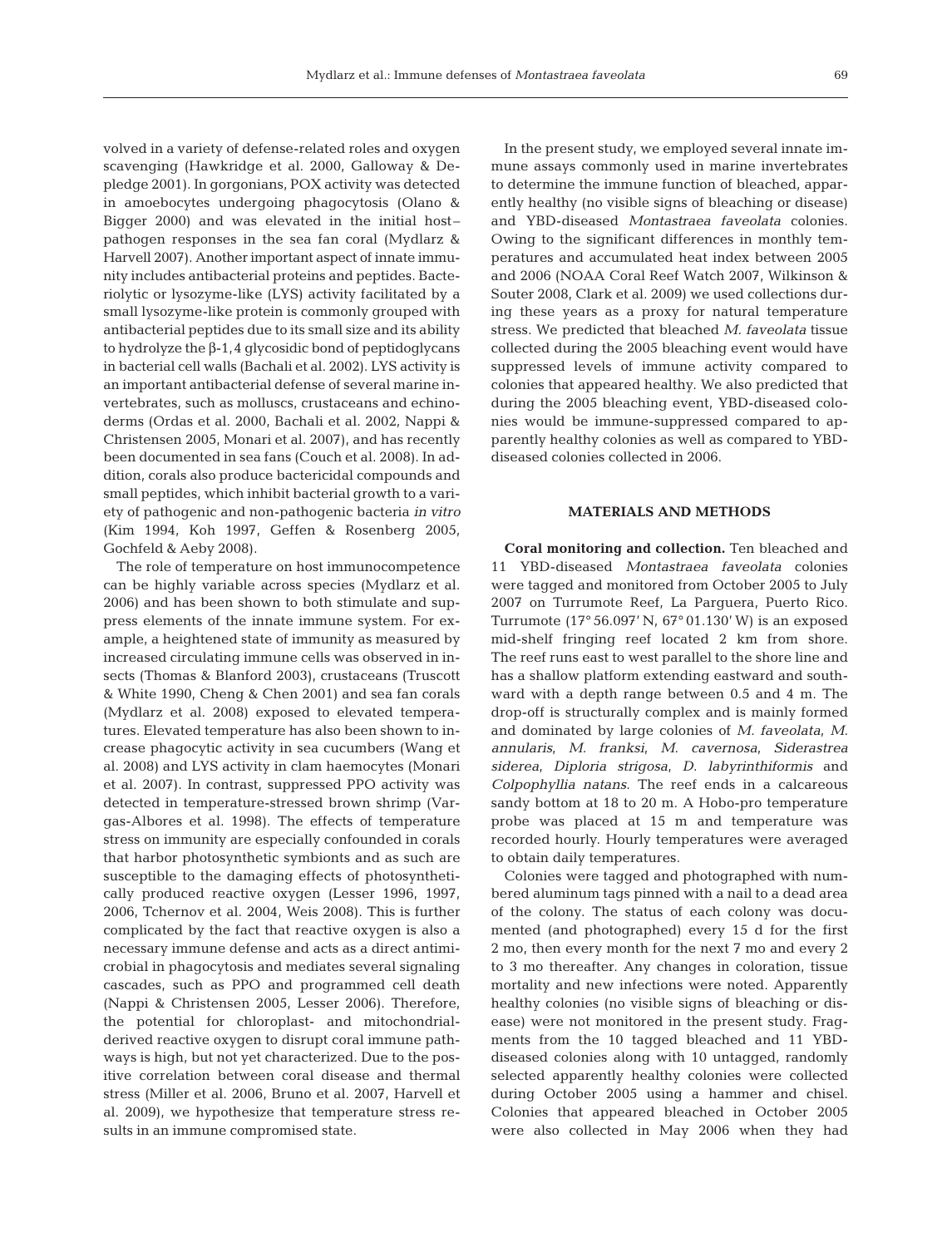regained full pigmentation. Tissue from these recovered colonies was not collected in October 2006 because all but one colony became infected with YBD. The 11 YBD colonies were also collected in 2006 as they were still infected. In YBD-diseased colonies, one fragment (max. size =  $25 \text{ cm}^2$ ) was collected from the infected yellowed tissue, as well as an uninfected healthy tissue fragment from the same colony (>20 cm away). One fragment each of similar size was collected from the center (away from the edges) of bleached colonies (white in appearance) and apparently healthy colonies. Fragments were placed in separate bags in a cooler filled with fresh seawater, taken to shore, immediately frozen in liquid nitrogen and shipped on dry ice to Cornell University. Samples were stored at –80°C until extraction.

**Extract preparation.** Coral tissue was removed from the skeleton using a Badger™ airbrush with 0.1 M phosphate buffer, pH 7.8, with 2 mM 2-mercaptoethanol (Sigma-Aldrich). The tissue slurry was homogenized for 30 s with a hand-held tissue homogenizer and extracted for 45 min on ice. The volume of extract to the nearest ml was recorded and typically ranged from 6 to 15 ml. One ml of extract was removed for zooxanthellae cell counts; the remaining extract was frozen in liquid nitrogen and immediately lyophilized. After lyophilization, the powder was resuspended in pure molecular grade water (Sigma). To maintain consistent protein concentrations for all samples, 1 ml water was added for every 5 ml of extract. Upon resuspension of the extract, glass beads were added and the extract was vortexed for three 30 s periods to further disrupt the cells. The homogenate was extracted again on ice for 45 min, transferred to a microcentrifuge tube and centrifuged at  $14\,000 \times g$  for 5 min to remove cellular debris. The protein concentration of each extract was determined using the Bio-Rad DC Protein Assay Kit with a BSA standard. Extracts were stored at –80°C between assays.

**Zooxanthellae cell counts.** The 1 ml aliquot of unlyophilized tissue slurry was centrifuged at 10 000 × *g* for 10 min to pellet algal cells. The algal cells were washed twice with artificial seawater and resuspended in 200 µl of 5% zinc buffered formalin ( $Z$ -fix<sup>TM</sup>, Anatech Ltd., Battle Creek, MI, USA) in seawater. Zooxanthellae cells were counted using a hemocytometer and cells ml–1 calculated. To determine the total cell count per coral fragment, cells  $ml^{-1}$  was multiplied by the total volume of extract produced after airbrushing. The total cell count per coral fragment was normalized for surface area generating a standard curve of the weight and surface area of aluminum foil following methods described by Marsh (1970).

**Enzymatic activity assays.** All colorimetric measurements were calculated using a Synergy HT multidetection microplate reader with KC4 software (Biotek Instruments). All assays were run in duplicate or triplicate on separate 96-well plates. Assays were run immediately after extraction (October 2005, May and October 2006) and then all samples were rerun in November 2006 to gather data presented here. There were no distinguishable changes in protein activity after storing the extracts at  $-80^{\circ}$ C for 1 yr. Boiled extracts were used as a negative control in all enzyme assays. In all cases activity was strongly diminished or completely inhibited (data not shown).

To measure POX activity, 10 µl of the crude protein extract were diluted with 40 µl of 0.01 M phosphate buffer, pH 6.0, and added to 50 µl of 25 mM guaiacol (Sigma-Aldrich) in 0.01 M phosphate buffer, pH 6.0, in a 96-well plate (guaiacol final concentration of 10.8 mM). The reaction was initiated with the addition of 10 µl of 20 mM hydrogen peroxide (Sigma-Aldrich) (1.7 mM final concentration) prepared in 0.01 M phosphate buffer, pH 6.0, and optical density was measured over 15 min at 470 nm. POX activity was represented as the change in absorbance at  $470 \text{ nm min}^{-1}$  and normalized among samples to mg protein (Mydlarz and Harvell 2007).

PPO activity was measured by adding 20 µl of the extract to 130 µl of 10 mM stock of dopamine to measure the oxidation of dopamine (Sigma-Aldrich) to the colored oxidative product (7.5% final concentration). The reaction was initiated by the addition of 20 µl of 1% sodium dodecyl sulphate and the absorbance monitored at 490 nm for 80 min. Data are presented as change in absorbance (final – initial) per mg protein (Mydlarz et al. 2008).

LYS activity was measured by following a decrease in absorbance at 425 nm of freeze-dried *Micrococcus luteus* (Sigma-Aldrich) suspensions. Twenty µl of extract were added to 100 µl of a 0.3% *M. luteus* suspension in 10 mM phosphate buffer, pH 7.4. The reaction was incubated for 18 h at room temperature. Data are presented as proportion of *M. luteus* lysed compared to *M. luteus* suspensions with buffer alone divided by mg protein (Couch et al. 2008).

**Antimicrobial assays.** The antibacterial activity of the extracts was measured by comparing the inhibitory effects of the extracts on the bacterial growth rate of a *Vibrio* spp. isolated from the surface mucopolysaccharide layer of diseased *Porites attenuata* from reefs near Silman University Marine Laboratory, Dumaguette City, Philippines. Two volumes (10 and 100 µl) of each sample were spread onto glycerol artificial seawater (GASW) agar plates, in duplicate. Plates were incubated at 28°C for 24 to 72 h. Resulting bacterial colonies were isolated based on colony morphology, as well as cellular size, shape, motility and capsule production. The bacterial isolate used in the present study was typed as *Vibrio* based on cell structure (phase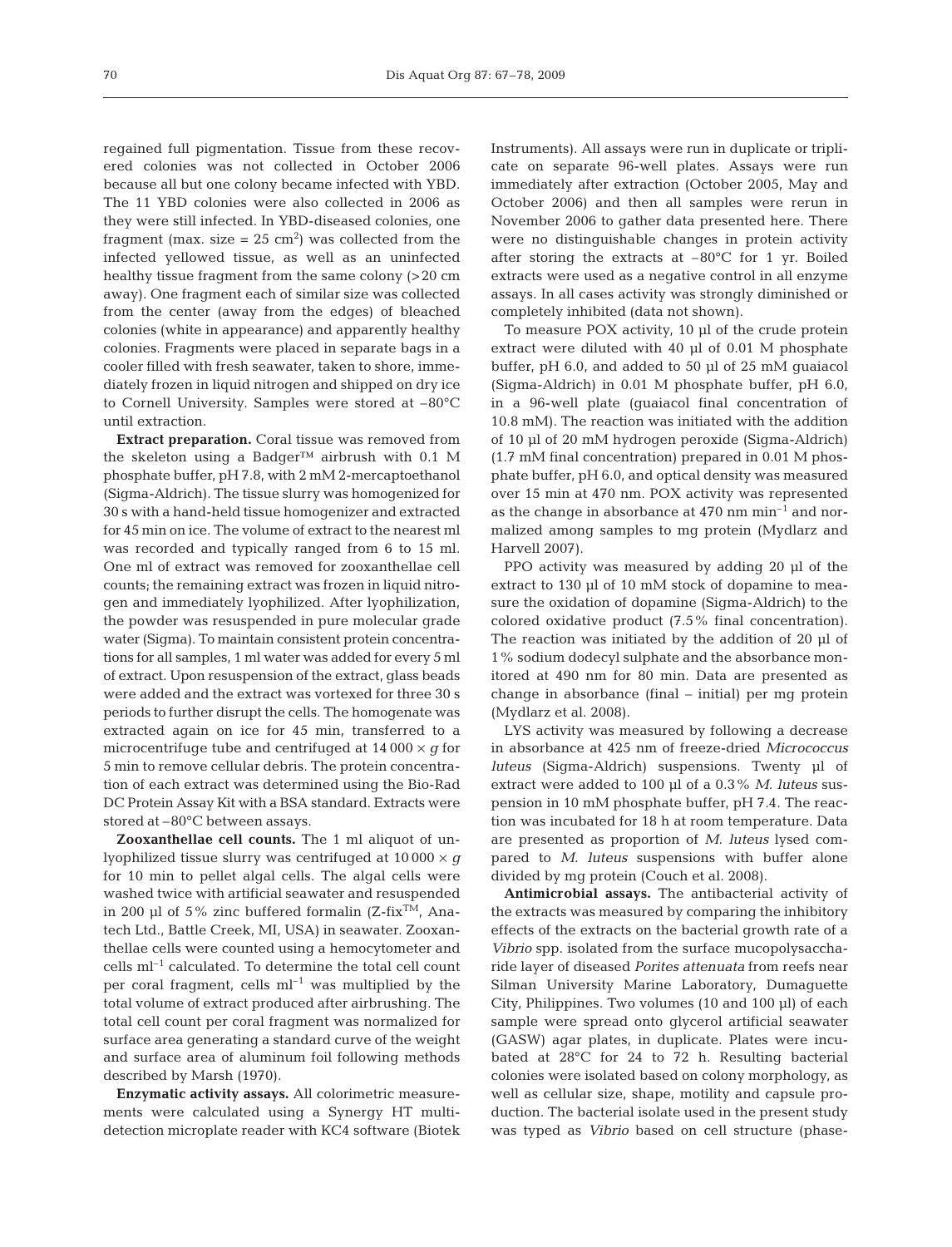contrast and electron microscopy), colony morphology (pigmentation, elevation, size and margin type), growth test using acid production on thiosulfate citrate bile sucrose agar (TCBS), fatty acid analysis (FAME), carbon source utilization patterns (Biolog plates, Biolog) and sequencing of the 16S rRNA gene. Gen-Bank BLAST searches of the 16S rRNA gene sequences were performed to determine the percentage of isolate relatedness to known bacteria (Altschul et al. 1997) (data not shown). The isolate was stored at –80°C

in cryovials containing 30% glycerol and 70% GASW

medium. An aliquot of the pure freezer stock was streaked on TCBS and incubated at 26°C for 24 h. A single, distinct colony was removed, put into sterilized marine broth, and incubated again in a shaker at 26°C for 24 h. To standardize the bacterial cell density in this assay, the culture was adjusted to an optical density of 0.2 at 600 nm, which corresponded to approximately 5  $\times$  $10^7$  cells ml<sup>-1</sup> (S. Merkel pers. comm.). A dose response of *Montastraea faveolata* extract was performed to determine the necessary concentration to obtain 50 to 70% inhibition. Three mg  $ml^{-1}$  of coral protein extract was deemed suitable and logarithmic growth occurred between 240 to 360 min. Each extract was diluted to 3 mg m $l^{-1}$  in 0.1 M phosphate buffer, pH 7.8. In a 96well microtiter plate, 10 µl of each extract were added to 105 µl of marine broth and 15 µl of the bacteria culture. Positive controls using  $0.05$  mg ml<sup>-1</sup> of tetracycline and negative or vehicle controls using 0.1 M phosphate buffer, pH 7.8, were included on each plate. To calculate the percent inhibition of extracts, the number of generations was determined for each sample with the following equation:  $3.3 \times \log(Abs_{final}/$ Abs<sub>initial</sub>). Then the number of generations was divided by the number of hours of logarithmic growth to produce the growth rate. Percent inhibition was determined using the following equation:

$$
I = (BC - BE)/BC \times 100
$$

where *I* is percent inhibition, *BC* is mean growth rate of bacteria control and *BE* is mean growth rate of bacteria with extract (Couch et al. 2008).

**Statistical analyses.** Each immune and physiological parameter was averaged for each year of collection (2005 and 2006) and colony condition (bleached, apparently healthy, YBD healthy and infected tissue). Data were tested for normality and homoscedasticity (Shapiro-Wilks and Levene's test, respectively) prior to performing statistical analyses. Nonparametric data were power transformed using the Box-Cox Y method to meet parametric criteria of normality and equal variances. Immune activity and zooxanthellae density was compared across year and colony condition using a 2 way multivariate ANOVA (MANOVA). The data were further evaluated using a univariate ANOVA and Tukey-Kramer *post hoc* tests for each immune parameter and zooxanthellae density. A semi-log model was used to determine the relationship between PPO, LYS and zooxanthellae density of bleached and apparently healthy colonies. Daily mean water temperatures (°C) for the period between June and October 2005 and June and October 2006 were compared using a Student's *t*-test. All statistical analyses were performed on JMP Statistical Discovery Software version 6.0.3. (SAS Institute).

# **RESULTS**

#### **Survey data and colony condition**

Mean summer and fall water temperatures between 1 June and 31 October were significantly higher in 2005 than 2006 (2005: 29.88 ± 0.04°C; 2006: 29.41± 0.04°C; *t*-test, p < 0.0001). In 2005, there were 60 days between June and October that exceeded the bleaching threshold of 30.0°C (Manzello et al. 2007), including 4 days in September that were over 31.0°C. In 2006, only 17 days exceeded 30.0°C and none were over 31.0°C. The colony condition and percent mortality of YBD-diseased and bleached colonies from October 2005 to July 2007 are presented in Table 1. Of the 2005 bleached colonies, all recovered their zooxanthellae and full pigmentation by May 2006 (Table 1), but 80% became infected with YBD by August 2006 and 90% by October 2006. None of the colonies originally infected with YBD during the 2005 bleaching event recovered, and 2 of these colonies also showed white plague signs in the following months. By July 2007, 5 of these 21 colonies remained alive but experienced >35% partial mortality. Therefore, out of 21 tagged colonies that suffered from YBD or bleaching during October of 2005, only one remained healthy and otherwise unaffected by disease.

#### **Zooxanthellae cell counts**

Bleached colonies had significantly fewer zooxanthellae than healthy and diseased colonies, confirming that these colonies were indeed bleached (Fig. 2A, Table 2). Of the 11 YBD-diseased colonies we sampled in 2005, 5 were bleached in tissue not infected with YBD (i.e. Fig. 1B), but the mean zooxanthellae density from YBD-infected tissue did not vary significantly in healthy tissue from the same colonies or between years. Zooxanthellae isolated from YBD-infected tissue had less pigmentation than those from healthy areas (data not shown).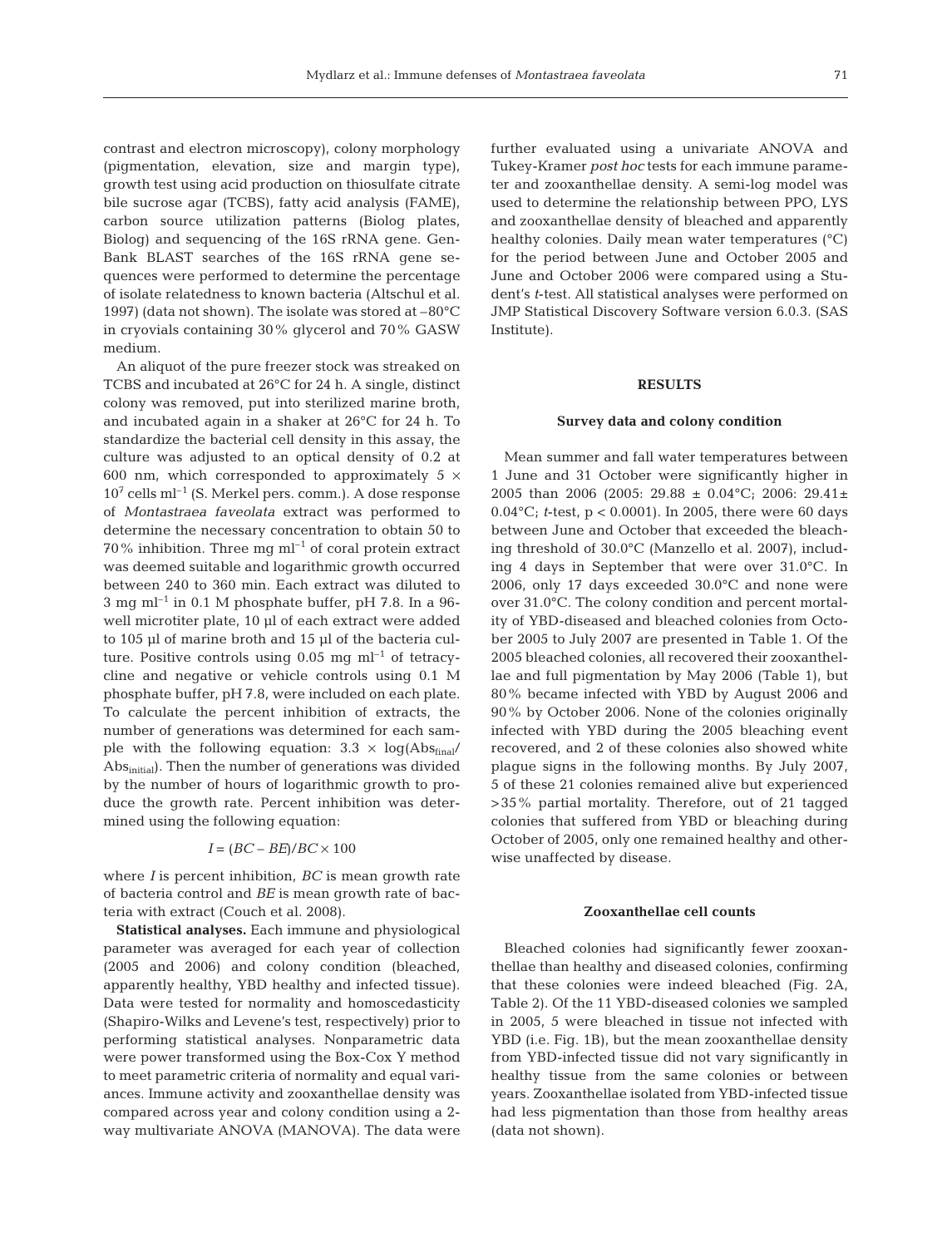| Table 1. Montastraea faveolata. Survey data of the bleached and yellow band diseased (YBD) colonies sampled in 2005, 2006     |
|-------------------------------------------------------------------------------------------------------------------------------|
| and 2007. Note that healthy corals sampled in the present study were not surveyed. Estimates of partial mortality were deter- |
| mined based on field observations and colony photographs. Rec.: recovered; Part. rec.: partially recovered; WP: white plaque; |
| nd: no data                                                                                                                   |

| Colony | Oct 2005       | May 2006     |              | Aug 2006   |               | Oct 2006   |          | Jul 2007                      |               |  |
|--------|----------------|--------------|--------------|------------|---------------|------------|----------|-------------------------------|---------------|--|
| ID     | Colony         | Colony       | $\%$         | Colony     | $\frac{0}{0}$ | Colony     | $\%$     | Colony                        | $\frac{0}{0}$ |  |
|        | condition      | condition    | mortality    | condition  | mortality     |            |          | condition mortality condition | mortality     |  |
|        |                |              |              |            |               |            |          |                               |               |  |
| 401    | Bleached       | Rec.         | 15           | <b>YBD</b> | 15            | <b>YBD</b> | 30       | <b>YBD</b>                    | 50            |  |
| 402    | Bleached       | $Rec. + YBD$ | 35           | <b>YBD</b> | 40            | <b>YBD</b> | 50       | <b>YBD</b>                    | 75            |  |
| 403    | Bleached       | Rec.         | 15           | <b>YBD</b> | 15            | <b>YBD</b> | 60       | Dead                          | 100           |  |
| 404    | Bleached       | Rec.         | 40           | <b>YBD</b> | 40            | <b>YBD</b> | 70       | Dead                          | 100           |  |
| 405    | Bleached       | Rec.         | 10           | <b>YBD</b> | 30            | <b>YBD</b> | 50       | Dead                          | 100           |  |
| 406    | Bleached       | Rec.         | 10           | <b>YBD</b> | 10            | <b>YBD</b> | 50       | <b>YBD</b>                    | 80            |  |
| 407    | Bleached       | Part. rec.   | 15           | Healthy    | 15            | <b>YBD</b> | 35       | <b>YBD</b>                    | 70            |  |
| 408    | Bleached       | Part. rec.   | 15           | <b>YBD</b> | 15            | <b>YBD</b> | 40       | <b>YBD</b>                    | 60            |  |
| 409    | Bleached       | Rec.         | 20           | <b>YBD</b> | 20            | <b>YBD</b> | 30       | <b>YBD</b>                    | 45            |  |
| 410    | Bleached       | Rec.         | $\mathbf{0}$ | Healthy    | $\Omega$      | Healthy    | $\Omega$ | Healthy                       | $\Omega$      |  |
| 324    | <b>YBD</b>     | <b>YBD</b>   | 45           | nd         | nd            | Dead       | 100      | Dead                          | 100           |  |
| 415    | <b>YBD</b>     | <b>YBD</b>   | 30           | nd         | nd            | Dead       | 100      | Dead                          | 100           |  |
| 417    | <b>YBD</b>     | $YBD + WP$   | 60           | <b>YBD</b> | 90            | Dead       | 100      | Dead                          | 100           |  |
| 549    | <b>YBD</b>     | <b>YBD</b>   | 10           | nd         | nd            | <b>YBD</b> | 25       | <b>YBD</b>                    | 40            |  |
| 557    | <b>YBD</b>     | <b>YBD</b>   | 5            | nd         | nd            | <b>YBD</b> | 15       | <b>YBD</b>                    | 35            |  |
| 695    | <b>YBD</b>     | $YBD + WP$   | 50           | <b>YBD</b> | 70            | Dead       | 100      | Dead                          | 100           |  |
| 412    | YBD + Bleached | <b>YBD</b>   | 25           | <b>YBD</b> | 40            | YBD        | 60       | Dead                          | 100           |  |
| 413    | YBD + Bleached | <b>YBD</b>   | 15           | <b>YBD</b> | 25            | <b>YBD</b> | 40       | <b>YBD</b>                    | 50            |  |
| 416    | YBD + Bleached | <b>YBD</b>   | nd           | <b>YBD</b> | 25            | <b>YBD</b> | 30       | <b>YBD</b>                    | 60            |  |
| 418    | YBD + Bleached | <b>YBD</b>   | 25           | <b>YBD</b> | 70            | Dead       | 100      | Dead                          | 100           |  |
| 543    | YBD + Bleached | <b>YBD</b>   | nd           | <b>YBD</b> | nd            | YBD        | 50       | YBD                           | 80            |  |
|        |                |              |              |            |               |            |          |                               |               |  |

# **Immune protein activity**

All immune proteins and antimicrobial activity (PPO, POX, LYS, AB) varied significantly as a function of year of collection and condition (Table 2). PPO and LYS activity were the only responses that varied significantly for both colony condition and year of collection.



Fig. 2. Mean  $(\pm SE)$  zooxanthellae density in corals during October 2005 (thermal anomaly) and October 2006 (from Table 1,  $n = 7$  to 11,  $F = 3.6$ ,  $p = 0.0022$ ). Bleached colonies were resampled in May 2006 upon recovery of full pigmentation. #Significant difference at p < 0.05

The variation in POX was driven by significant differences between 2005 and 2006 ( $F = 12.0$ , df = 1, p = 0.0009).

PPO activity was significantly higher in 2005 bleached colonies than in apparently healthy colonies collected in October 2006 (Fig. 3A). The recovered bleached colonies in May 2006 had intermediate PPO activity, whereas all apparently healthy and diseased colonies collected in 2006 had significantly less PPO activity ( $F = 33.5$ , df = 1,  $p < 0.0001$ ). There was a negative relationship between PPO and zooxanthellae density in bleached and apparently healthy colonies (PPO =  $-0.56\log$ [zooxanthellae cm<sup>-2</sup>] + 10.15, R<sup>2</sup> = 0.31,  $F = 15.4$ ,  $p = 0.0004$ ) (Fig. 3B). POX activity was significantly higher in apparently healthy colonies collected in 2005 than those collected in 2006 (Fig. 4). Recovered bleached and diseased colonies in 2006 had POX levels comparable to apparently healthy corals.

LYS and AB activity showed parallel trends that were opposite those of PPO and POX (Figs. 5A & 6). Bleached corals had the lowest levels of both LYS and AB activity (LYS, *F* = 4.2, df = 3, p = 0.0083; AB, *F* = 7.4,  $df = 3$ ,  $p = 0.0002$ ) and subsequently there was a positive relationship between LYS activity and zooxanthellae density in bleached and apparently healthy corals  $(LYS = 0.82 \log[zooxanthellae cm^{-2}] - 6.15, R^2 = 0.15,$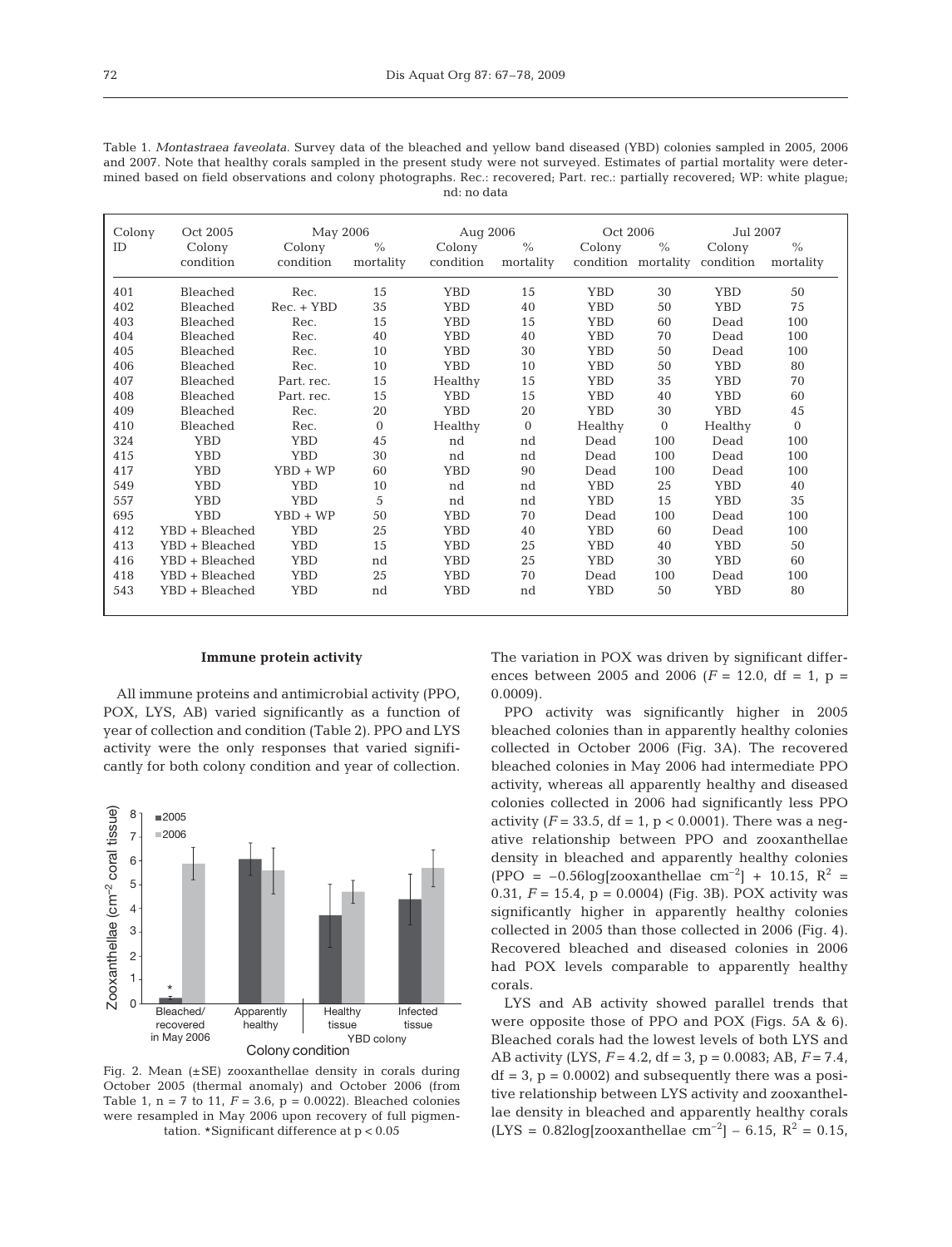|                      | Whole model<br>df<br>F<br>p |    | Year (2005 vs. 2006)<br>F<br>df<br>p |      | Colony condition<br>F<br>df<br>p |          |      | $Year \times Colony$ condition<br>F<br>df<br>p |          |     |    |        |
|----------------------|-----------------------------|----|--------------------------------------|------|----------------------------------|----------|------|------------------------------------------------|----------|-----|----|--------|
| <b>MANOVA</b>        |                             |    |                                      |      |                                  |          |      |                                                |          |     |    |        |
| Wilk's Lamda         | 3.4                         | 35 | < 0.0001                             | 10.7 | 5                                | < 0.0001 | 3.83 | 1.5                                            | < 0.0001 | 1.3 | 15 | 0.1919 |
| $F$ -test            | 198.5                       | 5  | < 0.0001                             |      |                                  |          |      |                                                |          |     |    |        |
| Univariate tests     |                             |    |                                      |      |                                  |          |      |                                                |          |     |    |        |
| Prophenoloxidase     | 8.1                         | 7  | < 0.0001                             | 33.5 |                                  | < 0.0001 | 5.5  | 3                                              | 0.0019   | 1.0 | 3  | 0.3883 |
| Peroxidase           | 2.7                         | 7  | 0.0162                               | 12.0 |                                  | 0.0009   | 1.3  | 3                                              | 0.2926   | 1.7 | 3  | 0.1681 |
| Lysozyme-like        | 3.2                         | 7  | 0.0052                               | 8.7  |                                  | 0.0043   | 4.2  | 3                                              | 0.0083   | 0.6 | 3  | 0.6450 |
| Antibacterial        | 3.3                         | 7  | 0.0038                               | 0.3  |                                  | 0.6105   | 7.4  | 3                                              | 0.0002   | 0.4 | 3  | 0.7367 |
| Zooxanthellae $cm-2$ | 3.6                         | 7  | 0.0022                               | 6.9  |                                  | 0.0106   | 2.6  | 3                                              | 0.0583   | 3.3 | 3  | 0.0244 |

Table 2. Two-way MANOVA and univariate results examining the effects of year of collection (2005 and 2006), colony condition (bleached, apparently healthy and healthy and infected tissue from diseased colonies) and their interaction on immune protein activity and zooxanthellae density. **Bold** text indicates significance less than  $\alpha = 0.05$ 

 $F = 6.4$ ,  $p = 0.016$ ) (Fig. 5B). While not significant, LYS and AB appeared to be induced systemically, with higher activity in infected and healthy tissue from YBD colonies compared to colonies that were apparently healthy (Figs. 5A & 6).



# **DISCUSSION**

Several key innate immune responses were measured in *Montastraea faveolata* infected with YBD during the warmest sea surface temperatures in over 100 yr. This is the first study to follow and sample the immune competence of healthy and diseased corals through a massive bleaching event which may have prompted outbreaks of white plague, white pox and YBD (Miller et al. 2006, Muller et al. 2008, E. Weil pers. obs.). Although many environmental conditions may lead to bleaching, temperature is widely accepted as one of the primary causes (Hoegh-Guldberg et al. 2007, Weis 2008). In 2005, Puerto Rican reefs experienced 12 to 14 consecutive weeks of elevated temperatures, while during the same period in 2006 the temperatures were lower and elevated for only 1 to 2 consecutive weeks, as recorded by our own temperature loggers and NOAA Coral Reef Watch (2007). Although we did not manipulate temperature in the present study, our data provides additional evidence



Fig. 3. (A) Mean (±SE) prophenoloxidase (PPO) activity in October 2005 and 2006. Bleached colonies were resampled in May 2006 upon recovery of full pigmentation. (MANOVA, *F* = 8.1, p < 0.0001, letters indicate significant difference at p < 0.05). (B) Negative relationship between zooxanthellae density and PPO in apparently healthy and bleached corals

Fig. 4. Mean (±SE) peroxidase activity in October 2005 and 2006. Bleached colonies were resampled in May 2006 upon recovery of full pigmentation (MANOVA,  $F = 2.7$ ,  $p = 0.0162$ , letters indicate significant difference at p < 0.05)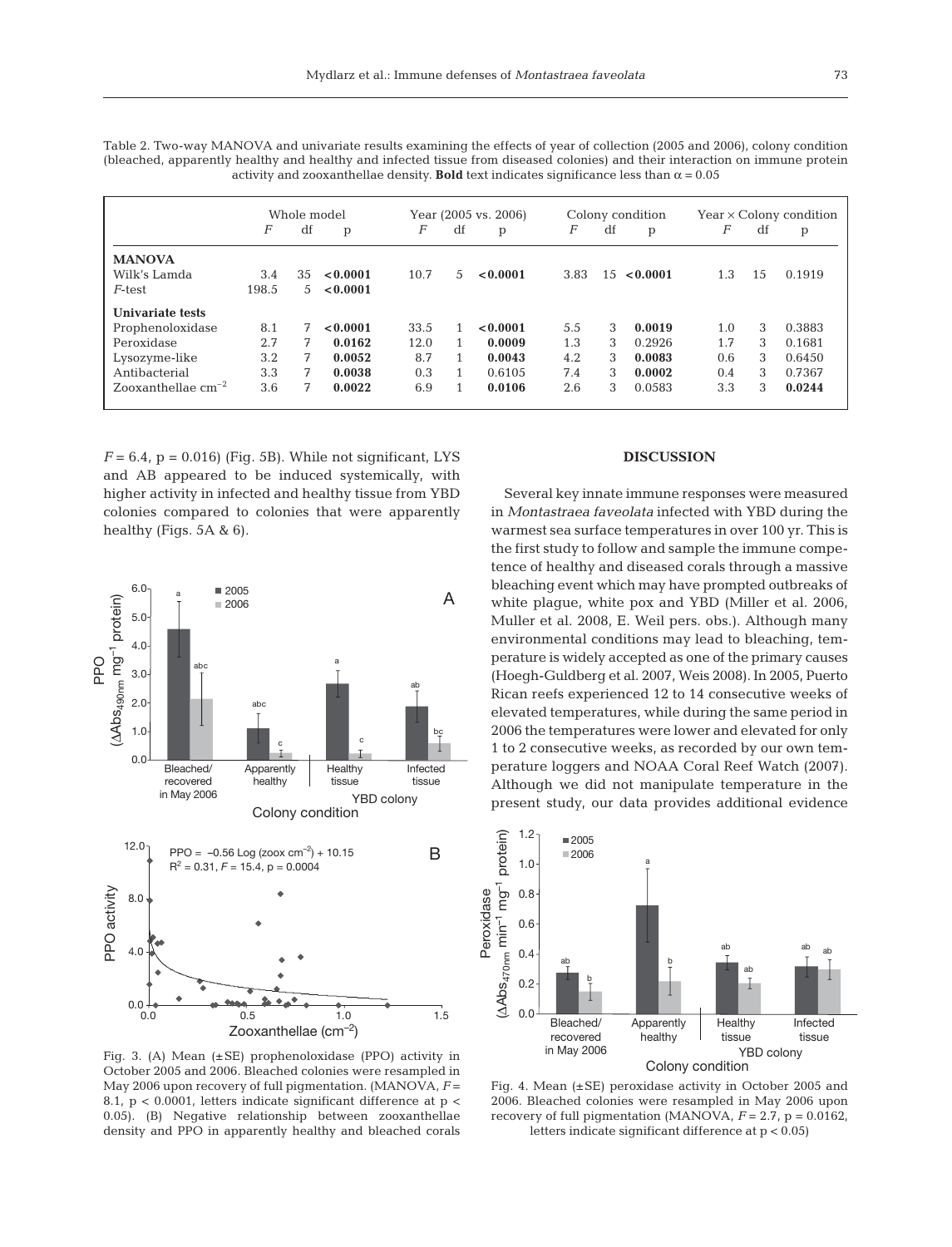

Fig. 5. (A) Mean (±SE) lysozyme-like (LYS) activity in October 2005 and 2006. Bleached colonies were resampled in May 2006 upon recovery of full pigmentation (MANOVA, *F* = 3.2,  $p = 0.0052$ , letters indicate significant difference at  $p < 0.05$ ). (B) Negative relationship between zooxanthellae density and LYS activity in apparently healthy and bleached corals

that late summer temperatures varied significantly between 2005 and 2006 (Wilkinson & Souter 2008, Clark et al. 2009), and that this thermal stress had significant deleterious effects on overall coral health, as evident by the mass bleaching, disease outbreaks and subsequent mortality.

Of the 21 bleached and YBD-diseased corals originally sampled, only one remained alive and not infected by disease in 2007. The zooxanthellae counts confirm that bleached colonies expelled a majority of their symbionts in addition to the visible loss of photosynthetic pigments, while apparently healthy corals in 2005 retained both their pigmentation and zooxanthellae. Conversely, YBD-infected tissue did not expel zooxanthellae regardless of the presence of bleaching in the surrounding tissue. Zooxanthellae isolated from YBD-infected tissue were pale and misshapen as initially reported by Cervino et al. (2004a,b). Our data further supports the conclusion that zooxanthellae in YBD-infected tissue are impaired but not subsequently expelled as in bleached tissue (Cervino et al. 2004a,b).



Fig. 6. Mean (±SE) antibacterial activity in October 2005 and 2006. Bleached colonies were resampled in May 2006 upon recovery of full pigmentation (MANOVA,  $F = 3.3$ ,  $p = 0.0038$ , letters indicate significant difference at p < 0.05)

The levels of all immune and defense proteins measured in the present study were altered due to bleaching or YBD infection. Most noteworthy was the effect of the 2005 temperature stress on PPO activity. Although we predicted that bleached corals would have suppressed immune defenses, quantified by decreased activity of certain factors involved in disease resistance, we observed the opposite. The mechanisms underlying the increased PPO activity could range from temperature directly affecting enzymes or cofactors in the PPO cascade, or indirectly as a result of general stress responses. Alternatively we suggest 2 potential hypotheses as causes of elevated PPO during thermal stress: disruption of calcium stores and zooxanthellae-based suppression of immunity.

Using temperature-stressed and near-bleached samples of *Montastraea faveolata*, Desalvo et al. (2008) found that several genes that regulate calcium stores were down-regulated, suggesting an increase of intracellular calcium. Furthermore, previous studies on *Acropora grandis* found that high calcium levels were concomitant with bleaching (Fang et al. 1997). Several well-characterized invertebrate PPOs are also known to be dependent on calcium (Leonard et al. 1985, Gollas-Galván et al. 1997) and can be activated by exogenous calcium addition (Gollas-Galván et al. 1997). Therefore, the increase in PPO activity we detected in bleached *M. faveolata* could be an indirect result of calcium stimulation. Another, albeit more complex, hypothesis is that zooxanthellae block host immune responses in order to persist in the host tissue and cells as proposed by Weis et al. (2008). As a result, host immune function would increase during bleaching and expelling of the symbionts. Whichever upstream signaling accounts for this increase in PPO activity, there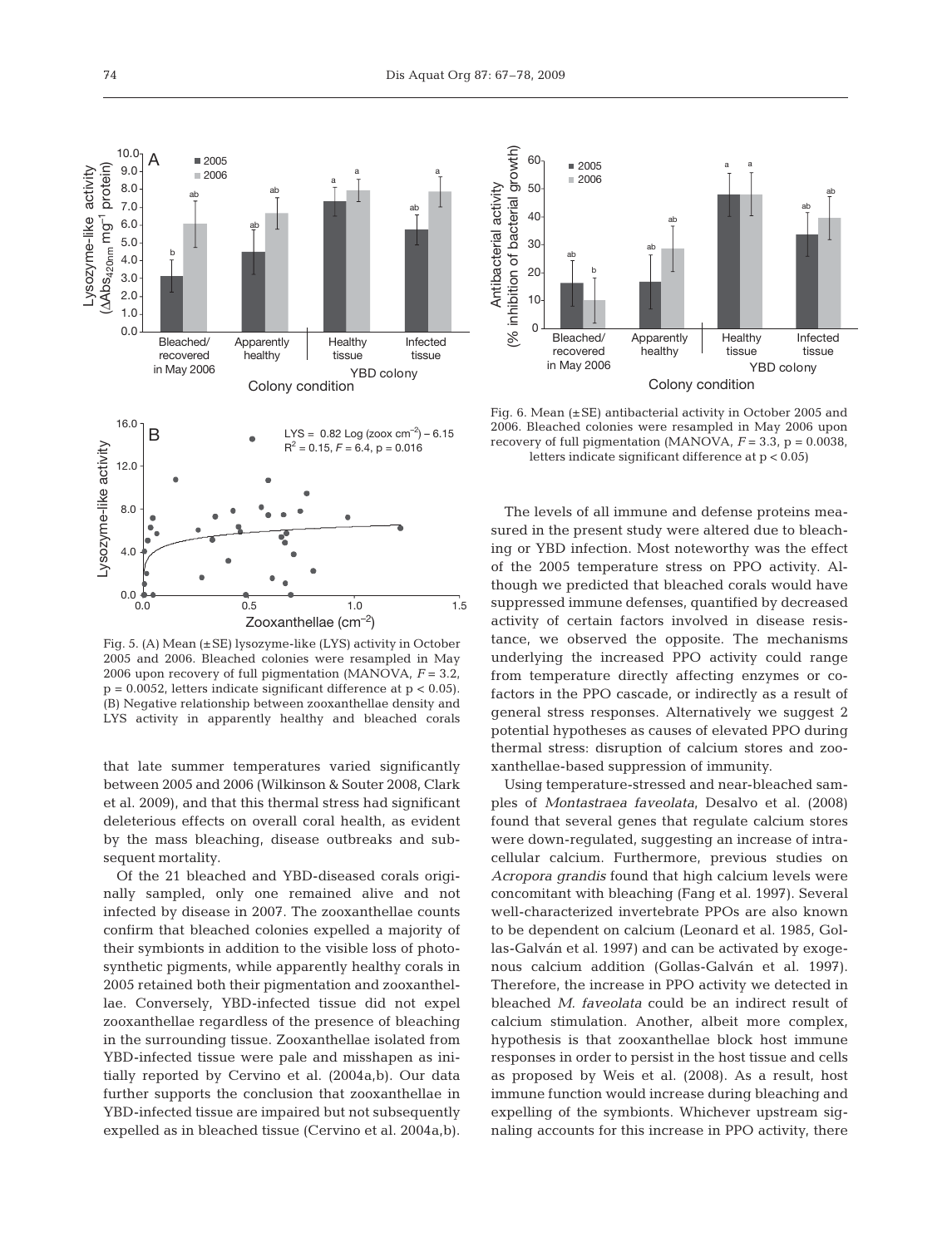is evidence for a relationship between PPO levels and disease resistance in other invertebrate models (Nigam et al. 1997, Siva-Jothy 2000, Mucklow et al. 2004, Newton et al. 2004). However, in the present study, elevated PPO did not appear to confer disease resistance or may have been too transient to do so, as PPO activity decreased in subsequent collections and all but one colony became infected or died from YBD.

Although no significant effects of YBD infection on PPO activity were detected by the MANOVA analysis, the mean PPO activity in infected tissue was 2 times higher compared to healthy tissue from the same colony in 2006; in fact, all 12 colonies showed an induction of PPO in infected tissue. Due to the multivariate nature of our analyses and large between-colony variation, this individual response was concealed. When compared with a paired design, YBD-infected tissue was significantly different from healthy tissue collected from the same colony during 2006, but not in 2005 (paired *t*-test, healthy vs. infected tissue, 2006:  $p = 0.037$ ; 2005:  $p = 0.161$ . It is possible that the spike in PPO activity in temperature-stressed *Montastraea faveolata* may have masked or suppressed any disease-related induction. The magnitude of natural variability in *M. faveolata* PPO levels was attributed to actual between-genet variation and not the PPO assay, as within-assay sample replicates did not vary, which coincides with previous findings in other coral genera (Couch et al. 2008, Mydlarz et al. 2008, Palmer et al. 2008). At this time it is unclear whether this natural variability in PPO contributes to the variability in YBD severity observed between colonies (Harvell et al. 2009). Nevertheless, PPO up-regulation in response to infection is an important invertebrate pathway and is proving to be equally as important in corals, as is supported by recent reports of elevated levels of PPO in fungus-infected sea fan tissue (Mydlarz et al. 2008) and abnormally pigmented *Acropora millipora* (Palmer et al. 2008). Although in the same report (Palmer et al. 2008), *Porites* spp. did not show an equivalent induction of PPO in abnormally pigmented tissue, suggesting variability of this response among anthozoans.

POX activity was also highly dependent on year of collection rather than colony condition. POX was approximately 3 times higher in apparently healthy colonies in 2005 when compared to healthy colonies in 2006 and bleached colonies in 2005, indicating that although these corals appeared healthy, the effects of elevated temperature were occurring intracellularly. POX is well known for its ability to scavenge free radicals (Gamble et al. 1995), and the role of antioxidants during bleaching to mitigate the damage caused by photoinhibition has been investigated in both the symbiont and coral host (Lesser 1997, 1996, Lesser & Farrell 2004). Downs et al. (2000) and Desalvo et al. (2008) also documented elevated antioxidant activity and gene up-regulation, respectively, in *Montastraea faveolata* experimentally exposed to high temperatures. In the present study, POX was only elevated in colonies that retained their zooxanthellae during the 2005 bleaching event, supporting the hypothesis that oxidative stress can be mitigated by expelling the symbiont (Lesser 1996, 1997). Since our assays did not distinguish between host and algal POX, it is possible that elevated levels resulted from a combination of the zooxanthellae undergoing oxidative stress and the host's attempts to protect itself against thermal damage. There was no change in POX activity in YBDinfected tissue, which is surprising as the disease seems to impair zooxanthellae and is believed to disrupt biochemical processes on thylakoid membranes during photosynthesis (Cervino et al. 2004a), which may cause an increase in reactive oxygen similar to thermal bleaching. Mydlarz & Harvell (2007) measured a POX induction in sea fan corals exposed to a pathogen after 1 wk, indicating an early response to pathogen exposure; it is possible that in our sampling design we missed this early immune response to YBD pathogens.

The AB and LYS activity of coral extracts were the only immune parameters measured that followed the expected trend for suppression during temperature stress and were lower during the bleaching event or shortly thereafter. This is further corroborated by a positive correlation between LYS and zooxanthellae numbers. The source of the AB and bacteriolytic activity is unknown and may derive from the host, zooxanthellae or bacterial community within the surface mucosal layer and tissues. Bleaching has been shown to cause changes in coral microbial community structure as well as functional changes in allelopathic activity, resulting in reduced antibacterial activity (Ritchie 2006). Regardless of the source, temperature-induced modifications of these important allelopathic interactions may render the coral holobiont susceptible to exogenous or pathogenic bacteria that may otherwise be destroyed.

Overall, LYS and AB activity were highest in YBDdiseased colonies, both in healthy and infected tissues, indicating a systemic rather than localized response to infection. In insects, systemic responses include antimicrobial peptides, whereas localized responses involve cellular processes (Lemaitre & Hoffmann 2007). The increase in bacteriolytic and bactericidal properties of diseased corals may also be a function of changes in the bacterial community composition that arise during infection (Ritchie & Smith 1995, Gil-Agudelo et al. 2007). Furthermore, Pantos et al. (2003) found that there were systemic changes in bacterial communities on *Montastraea annularis* with even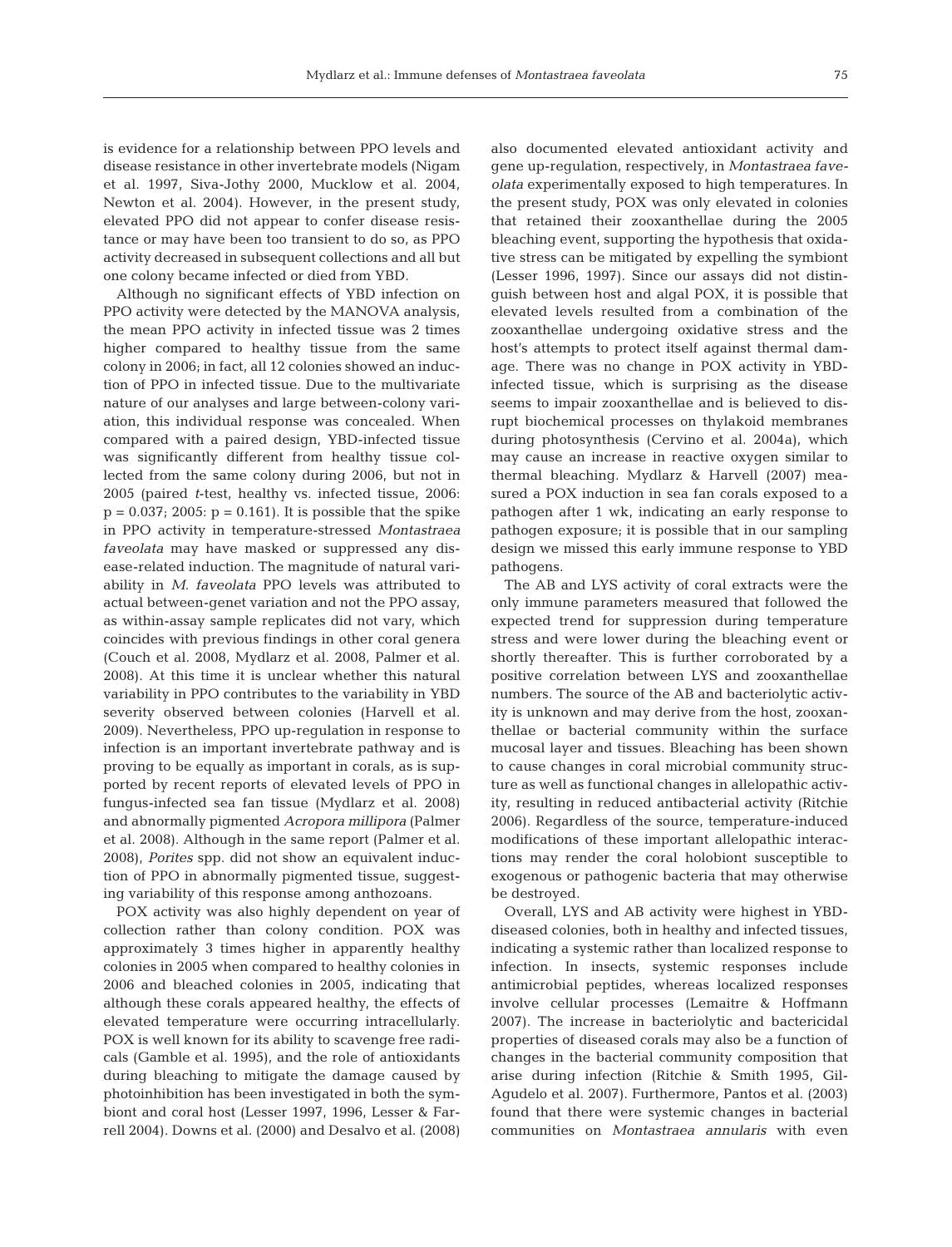small white plague-like lesions. Thus changes in baccould result in increased or decreased antibacterial activity, but without knowing the source of the compounds only associated patterns can be described.

While the present study provides evidence for immune compromise (LYS and AB) as well as immune stimulation (PPO) in *Montastraea faveolata* during the warmer-than-average fall of 2005 and the average temperature fall of 2006, 20 of 21 colonies surveyed died from YBD infection by the end of the study. Therefore, certain aspects of this disease, whether pathogen- or host-related, were accelerated by the above-average water temperatures and/or bleaching. This unusual period of warming may have left immune defenses exhausted, leading to unimpeded pathogen colonization of new *M. faveolata* colonies and faster spread of the disease into uninfected areas of diseased colonies. At this time, it is not possible to identify whether the increase in YBD prevalence was due to the suppression of certain immune factors, increased pathogen virulence, changes in the protective surface musosal layer, other extraneous factors or a combination of these elements. However, our results contribute to the understanding of how bleaching and temperature stress affect several immune components and illustrate the importance of monitoring several immune parameters independently in a large sample of bleached, apparently healthy and diseased corals. While these data did reveal evidence of compromised immunity in a scleractinian coral during climate stress, they also illustrate the complexity of the synergistic interaction between temperature and disease.

*Acknowledgements.* Funding for this project was provided by the National Science Foundation (NSF) grant OCE-0326705 in the NSF/National Institutes of Health Ecology of Infectious Diseases program, the National Geographic Creative and Research Explorer grant to C.D.H. and L.D.M., as well as Global Environment Facility (World Bank) Coral Reef Targeted Research Program support to C.D.H. and E.W. Additional funding and logistical support was provided by the NOAA Coral Reef Ecosystems Studies project and the Department of Marine Sciences, University of Puerto Rico, to E.W. We thank A. Cróquer and E. Irizarry for dive support during this project, S. Merkel for assistance with the development of the antibacterial assay used in this study and L. Raymundo for assistance with bacterial isolations.

## LITERATURE CITED

- ▶ Altschul SF, Madden TL, Schaffer A, Zhang J, Zhang Z, Miller W, Lipman DJ (1997) Gapped BLAST and PSI-BLAST: a new generation of protein database search programs. Nucleic Acids Res 25:3389–3402
- ▶ Bachali S, Jager M, Hassanin A, Schoentgen F, Jolles P, Fiala-Medioni A, Deutsch JS (2002) Phylogenetic analysis of invertebrate lysozymes and the evolution of lysozyme

function. J Mol Evol 54:652–664

- terial communities across an entire diseased colony ▶ Bruckner AW, Bruckner RJ (2006) Consequences of yellow band disease (YBD) on *Montastraea annularis* (species complex) populations on remote reefs off Mona Island, Puerto Rico. Dis Aquat Org 69:67–73
	- ► Bruno JF, Selig ER, Casey KS, Page CA and others (2007) Thermal stress and coral cover as drivers of coral disease outbreaks. PLoS Biol 5:e124, doi:10.1371/journal.pbio. 0050124
		- Cervino J, Goreau TJ, Nagelkerken I, Smith GW, Hayes R (2001) Yellow band and dark spot syndromes in Caribbean corals: distribution, rate of spread, cytology, and effects on abundance and division of zooxanthellae. In: Porter JW (ed) The ecology and etiology of newly emerging marine diseases. Developments in hydrobiology 159. Kluwer Academic Publishers, Dordrecht, p 53–63
		- Cervino JM, Hayes RL, Goreau TJ, Smith GW (2004a) Zooxanthellae regulation in yellow blotch/band and other coral diseases contrasted with temperature related bleaching: *in situ* destruction vs. expulsion. Symbiosis 37:63–85
	- ► Cervino JM, Hayes RL, Polson SW, Polson SC, Goreau TJ, Martinez RJ, Smith GW (2004b) Relationship of *Vibrio* species infection and elevated temperatures to yellow blotch/band disease in Caribbean corals. Appl Environ Microbiol 70:6855–6864
	- ► Cervino JM, Thompson FL, Gomez-Gil B, Lorence EA and others (2008) The *Vibrio* core group induces yellow band disease in Caribbean and Indo-Pacific reef-building corals. J Appl Microbiol 105:1658–1671
	- ► Cheng W, Chen JC (2001) Effects of intrinsic and extrinsic factors on the haemocyte profile of the prawn, *Macrobrachium rosenbergii*. Fish Shellfish Immunol 11:53–63
		- Clark R, Jeffry C, Woody K, Hillis-Starr Z, Monaco M (2009) Spatial and temporal patterns of coral bleaching around Buck Island Reef national monument, St. Croix, U.S. Virgin Islands. Bull Mar Sci 84:167–182
	- ► Couch CS, Mydlarz LD, Harvell CD, Douglas NL (2008) Variation in measures of immunocompetence of sea fan coral, *Gorgonia ventalina*, in the Florida Keys. Mar Biol 155: 281–292
	- ► Cróquer A, Weil E (2009) Spatial variability in distribution and prevalence of Caribbean scleractinian coral and octocoral diseases. II. Genera-level analysis. Dis Aquat Org 83: 209–222
	- ► Desalvo MK, Voolstra CR, Sunagawa S, Schwarz JA and others (2008) Differential gene expression during thermal stress and bleaching in the Caribbean coral *Montastraea faveolata*. Mol Ecol 17:3952–3971
	- ▶ Dishaw LJ, Smith SL, Bigger C (2005) Characterization of a C3-like cDNA in a coral: phylogenetic implications. Immunogenetics 57:535–548
	- ► Douglas NL, Mullen K, Talmage S, Harvell CD (2007) Exploring the role of chitinolytic enzymes in the sea fan coral *Gorgonia ventalina*. Mar Biol 150:1137–1144
	- ▶ Downs CA, Mueller E, Phillips S, Fauth JE, Woodley CM (2000) A molecular biomarker system for assessing the health of coral (*Montastraea faveolata*) during heat stress. Mar Biotechnol 2:533–544
	- ► Downs CA, Fauth JE, Halas JC, Dustan P, Bemiss J, Woodley CM (2002) Oxidative stress and seasonal coral bleaching. Free Radic Biol Med 33:533–543
	- ► Downs CA, Fauth JE, Robinson CE, Curry R and others (2005) Cellular diagnostics and coral health: declining coral health in the Florida Keys. Mar Pollut Bull 51:558–569
	- ► Edge SE, Morgan MB, Gleason DF, Snell TW (2005) Development of a coral cDNA array to examine gene expression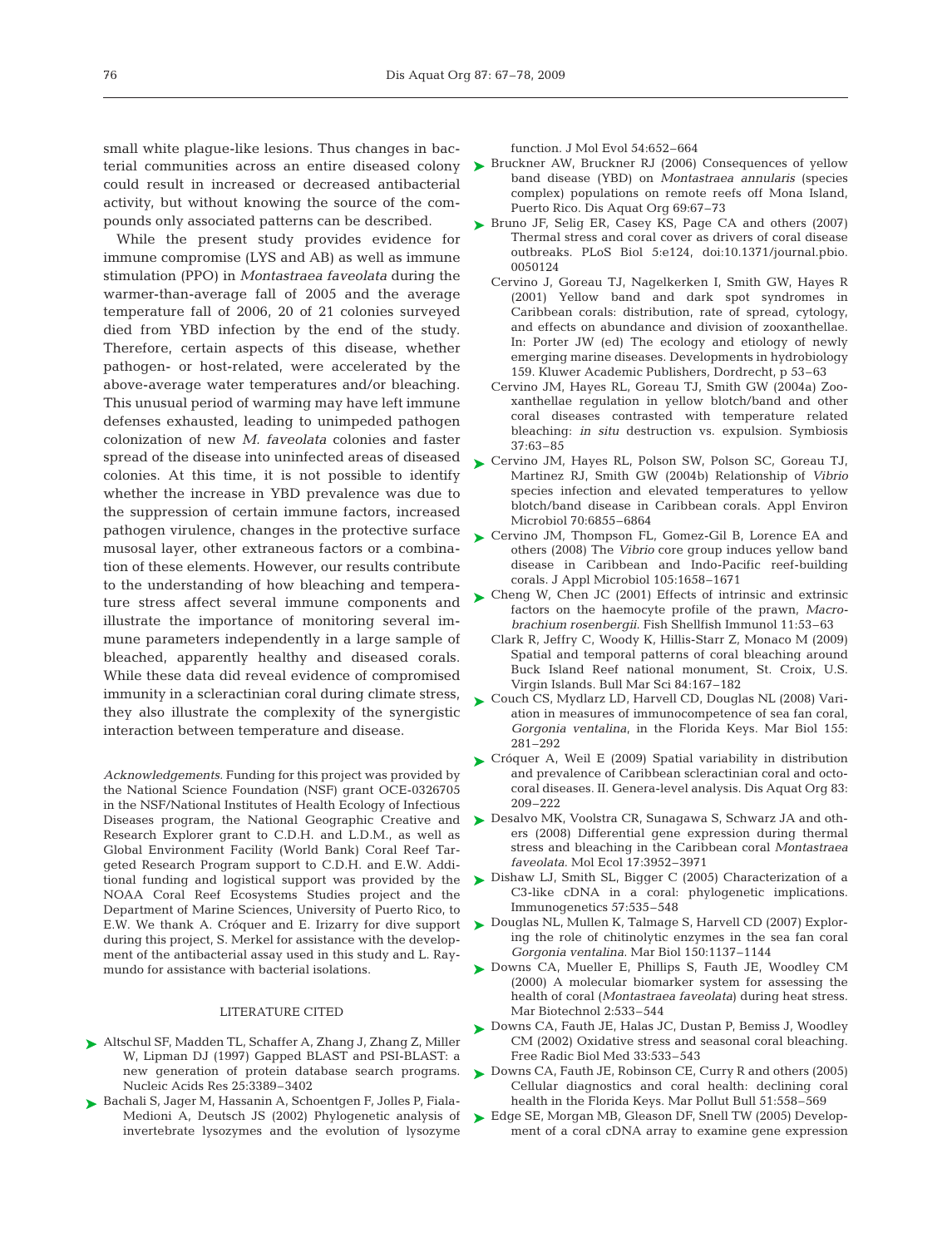profiles in *Montastraea faveolata* exposed to environmental stress. Mar Pollut Bull 51:507–523

- ► Edge SE, Morgan MB, Terry W, Snell TW (2008) Temporal ► Lesser MP (1997) Oxidative stress causes coral bleaching duranalysis of coral gene expression in a field population. J Exp Mar Biol Ecol 355:114–124
- ► Edmunds PJ, Elahi R (2007) The demographics of a 15-year decline in cover of the Caribbean reef coral *Montastraea annularis*. Ecol Monogr 77:3–18
- ► Ellner SP, Jone LE, Mydlarz LD, Harvell CD (2007) Withinhost disease ecology in the sea fan *Gorgonia ventalina*: modeling the spatial immunodynamics of a coral– pathogen interaction. Am Nat 170:E143–E161
- ► Fang LS, Huang SP, Lin KL (1997) High temperature induces the synthesis of heat-shock proteins and the elevation of intracellular calcium in the coral *Acropora grandis*. Coral Reefs 16:127–131
- ► Foley JE, Sokolow SH, Girvetz E, Foley CW, Foley P (2005) Spatial epidemiology of Caribbean yellow band syndrome in *Montastrea* spp. coral in the eastern Yucatan, Mexico. Hydrobiologia 548:33–40
- ► Galloway TS, Depledge MH (2001) Immunotoxicology in invertebrates: measurement and ecotoxicological review. Ecotoxicology 10:5–23
- ► Gamble SC, Goldfarb PS, Porte C, Livingstone DR (1995) Glutathione peroxidase and other antioxidant enzyme function in marine invertebrates (*Mytilus edulis*, *Pecten maximus*, *Carcinus maenas* and *Asterias rubens*). Mar Environ Res 39:191–195
- ► Geffen Y, Rosenberg E (2005) Stress-induced rapid release of antibacterials by scleractinian corals. Mar Biol 146: 931–935
- Gil-Agudelo DL, Fonseca DP, Weil E, Garzon-Ferreira J, ➤ Smith GW (2007) Bacterial communities associated with the mucopolysaccharide layers of three coral species affected and unaffected with dark spots disease. Can J Microbiol 53:465–471
- ► Gochfeld DJ, Aeby GS (2008) Antibacterial chemical defenses in Hawaiian corals provide possible protection from disease. Mar Ecol Prog Ser 362:119–128
- Gollas-Galván T, Hernandez-Lopez J, Vargas-Albores F ➤ (1997) Effect of calcium on the prophenoloxidase system activation of the brown shrimp (*Penaeus californiensis*, Holmes). Comp Biochem Physiol A 117:419–425
- ► Harvell D, Altizer S, Cattadori IM, Harrington L, Weil E (2009) Climate change and wildlife diseases: When does the host matter the most? Ecology 90:912–920
- ▶ Hawkridge JM, Pipe RK, Brown BE (2000) Localization of antioxidant enzymes in the cnidarians *Anemonia viridis* and *Goniopora stokesi*. Mar Biol 137:1–9
	- Hoegh-Guldberg O, Mumby PJ, Hooten AJ, Steneck RS and others (2007) Coral reefs under rapid climate change and ocean acidification. Science 318:1737–1742
- Kim K (1994) Antimicrobial activity in gorgonian corals ➤ (Coelenterata, Octocorallia). Coral Reefs 13:75–80
- ► Koh EGL (1997) Do scleractinian corals engage in chemical warfare against microbes? J Chem Ecol 23:379–398
	- Kvennefors ECE, Leggat W, Hoegh-Guldberg O, Degnan BM, Barnes AC (2008) An ancient and variable mannosebinding lectin from the coral *Acropora millepora* binds both pathogens and symbionts. Dev Comp Immunol 32: 1582–1592
- Lemaitre B, Hoffmann J (2007) The host defense of *Dro-*➤ *sophila melanogaster*. Annu Rev Immunol 25:697–743
- ► Leonard C, Söderhäll K, Ratcliff NA (1985) Studies on prophenoloxidase and protease activity of *Blaberus cranifer* heamocytes. Insect Biochem 15:803–810

Lesser MP (1996) Elevated temperatures and ultraviolet radi-

ation cause oxidative stress and inhibit photosynthesis in symbiotic dinoflagellates. Limnol Oceanogr 41:271–283

- ing exposure to elevated temperatures. Coral Reefs 16: 187–192
- ► Lesser MP (2006) Oxidative stress in marine environments: biochemistry and physiological ecology. Annu Rev Physiol 68:253–278
- ► Lesser MP, Farrell JH (2004) Exposure to solar radiation increases damage to both host tissues and algal symbionts of corals during thermal stress. Coral Reefs 23:367–377
- ► Manzello DP, Berkelmans R, Hendee JC (2007) Coral bleaching indices and thresholds for the Florida Reef Tract, Bahamas, and St. Croix, US Virgin Islands. Mar Pollut Bull 54:1923–1931
- ► Marsh JAJ (1970) Primary productivity of reef-building calcareous red algae. Ecology 51:255–263
- ► Meszaros A, Bigger C (1999) Qualitative and quantitative study of wound healing processes in the coelenterate, *Plexaurella fusifera*: spatial, temporal, and environmental (light attenuation) influences. J Invertebr Pathol 73: 321–331
- ► Miller J, Waara R, Muller E, Rogers C (2006) Coral bleaching and disease combine to cause extensive mortality on corals reefs in US Virgin Islands. Coral Reefs 25:418
- ► Miller DJ, Hemmrich G, Ball EE, Hayward DC and others (2007) The innate immune repertoire in Cnidaria — ancestral complexity and stochastic gene loss. Genome Biol 8:R59, doi:10.1186/gb-2007-8-4-r59
- ► Monari M, Matozzo V, Foschi J, Cattani O, Serrazanetti GP, Marin MG (2007) Effects of high temperatures on functional responses of haemocytes in the clam *Chamelea gallina*. Fish Shellfish Immunol 22:98–114
- Mucklow PT, Vizoso DB, Jensen KH, Refardt D, Ebert D ➤ (2004) Variation in phenoloxidase activity and its relation to parasite resistance within and between populations of *Daphnia magna*. Proc R Soc Lond B Biol Sci 271: 1175–1183
	- Mullen K, Peters E, Harvell CD (2004) Coral resistance to disease. In: Rosenberg E, Loya Y (eds) Coral health and disease. Springer-Verlag, Berlin
- ► Muller EM, Rogers CS, Spitzack AS, van Woesik R (2008) Bleaching increases likelihood of disease on *Acropora palmata* (Lamarck) in Hawksnest Bay, St John, US Virgin Islands. Coral Reefs 27:191–195
- ▶ Mydlarz LD, Harvell CD (2007) Peroxidase activity and inducibility in the sea fan coral exposed to a fungal pathogen. Comp Biochem Physiol A 146:54–62
- ► Mydlarz LD, Jones LE, Harvell CD (2006) Innate immunity, environmental drivers and disease ecology of marine and freshwater invertebrates. Annu Rev Ecol Evol Syst 37: 251–288
- ► Mydlarz LD, Holthouse SF, Peters EC, Harvell CD (2008) Cellular responses in sea fan corals: granular amoebocytes react to pathogen and climate stressors. PLoS ONE 3: e1811, doi:10.1371/journal.pone.0001811
- ▶ Nappi AJ, Christensen BM (2005) Melanogenesis and associated cytotoxic reactions: applications to insect innate immunity. Insect Biochem Mol Biol 35:443–459
- ▶ Newton K, Peters R, Raftos D (2004) Phenoloxidase and QX disease resistance in Sydney rock oysters (*Saccostrea glomerata*). Dev Comp Immunol 28:565–569
- ► Nigam Y, Maudlin I, Welburn S, Ratcliffe NA (1997) Detection of phenoloxidase activity in the hemolymph of tsetse flies, refractory and susceptible to infection with *Trypanosoma brucei rhodesiense*. J Invertebr Pathol 69:279–281
	- NOAA Coral Reef Watch (2007) 2005 Caribbean basin